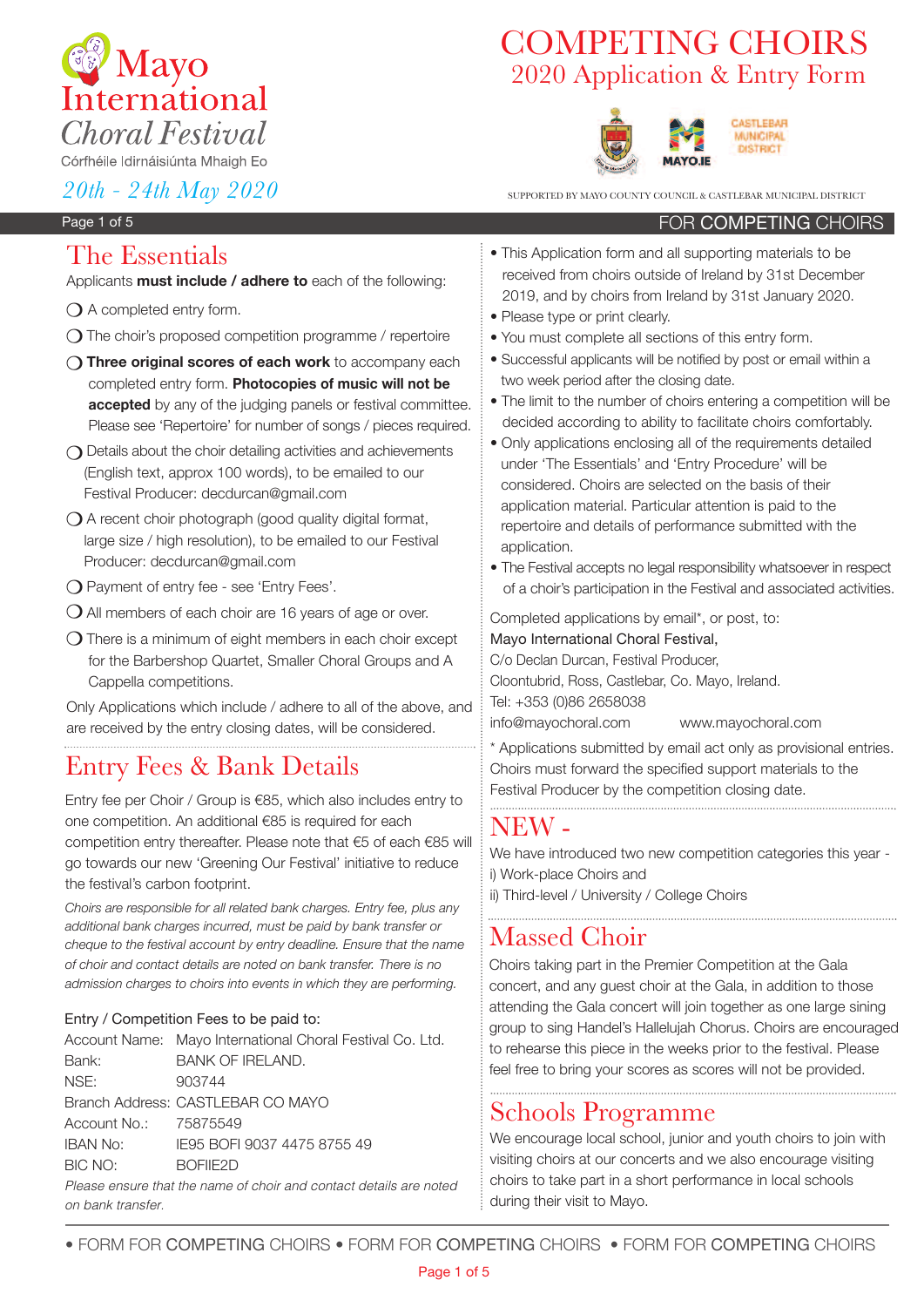# 2020 Application & Entry Form

**COMPETITION RULES** 

## Competition Rules & Guidelines **General Rules and Guidelines**

- 1. Open to any adult choir, members to be 16 years of age or over.
- 2. Closing date for receipt of completed applications from International choirs is 31st December, 2019 and from choirs from Ireland is 31st January 2020.
- 3. Decisions of the competition adjudicators will be final and no correspondence will be entered into regarding any aspect of their work.
- 4. The organising committee reserves the right to cancel a competition.
- 5. The organising committee reserves the right to restrict the number of entries in each competition.
- 6. The organising committee accepts no legal responsibility whatsoever in respect of anything pertaining to a choir's participation in the festival and it's associated activities.
- 7. The festival accepts no responsibility or liability for accommodation and subsistence costs incurred by the choir, or any expense incurred by any choir member, leader, organiser and / or choir party guest, participating in festival.
- 8. Entry fee (less any bank charges) will be refunded if a choir is not selected.
- 9. An entered and/or selected choir that withdraws from the festival / competition, is not entitled to a refund of the entry fee.
- 10. The festival accepts no responsibility for any action taken by publishers against choirs who perform music that has been reproduced illegally.
- 11. Participation in the festival implies acceptance of all the rules and regulations as outlined, and changes that may occur.
- 12. All choirs should have a minimum of eight voices (this restriction is not applicable to Barbershop Quartet, A Cappella and Smaller Choral Groups Competitions, and non-competitive choirs).
- 13. All details subject to change.
- 14. The organising committee reserves the right to change the order of advertised events at their discretion.
- 15. The printers, designers, web and social media content managers and any organising committee working on behalf of / engaged by Mayo International Choral Festival, accept no responsibility for changes, errors, or ommissions contained in the festival print, signage, electronic / internet or video / verbal / audio and social media / online promotions.
- 16. Each competition may be subject to a maximum number of choirs.
- 17. First-prize winning choirs are kindly requested to attend and perform at the Gala concert, apart from winners of the 'First Time Competitors'.
- 18. International choirs may be requested to attend and perform at the Gala concert as our guests.
- 19. A singer may not be a member of more than one choir in each competition (this rule does not apply to the Premier Competition).
- 20. A choir may enter only three competition categories (the choir may also enter, in addition, the Premier Competition if the choir is successful in winning any of the other categories. Please note winners of First Time Competitors do not qualify to enter the Premier Competition).
- 21. A competing choir must take part in a minimum of one other event in addition to competing. Please see the list of events on page 3 of entry form.

### **Entry Procedure**

Complete the application form, with supporting documentation / items and email or post to the Festival Producer.

*Only applications enclosing all of the requirements detailed under 'The Essentials' (on entry form) will be considered. Choirs are selected on the basis of their application material. Particular attention is paid to the repertoire.*

A separate entry form is required for each competition. Please photocopy this original, or download from www.mayochoral.com In the event of choirs purchasing and downloading scores from arrangers / publishers, a copy of the letter of permission must be included and attached to each score copy for the adjudicator to see. All music scores must be received by post or by email, outlining and attaching evidence of proof of purchase / permission from composer. The closing date of entry is also for receipt of music scores. The competition entry fee is to be paid preferably by bank transfer

but cheques / bank drafts are also accepted.

Choirs bring their own keyboards for practice/warm-up. In exceptional cases we can arrange locally the hire of a keyboard, **for overseas choirs only**. Notice must be given on festival entry form. There may be a hire cost involved.

Successful applicants will be notified by email during the two-week period after the final closing date. It is a condition that International choirs have relevant documentation by the closing date in order that entry is approved.

### **Eligibility**

- 1. Each choir must be established as a choir for at least one calendar or one academic year (September to May) prior to the festival (or for 6 months in the case of the 'First Time Competitors' section.
- 2. All members must be 16 years of age or over.
- 3. All members of a choir, except the Musical Director and accompanist, must be amateurs (i.e. do not earn their main livelihood as singers).

### **Repertoire**

Each competition requires two contrasting pieces, whose total duration (actual singing) is no more than nine minutes. It is not necessary to fill the full duration of the nine minutes. Choirs whose programmes do not comply with the prescribed time limits will incur a penalty.

Please note, choirs who qualify for the Premier Competition will have to submit, on the day, three **original** scores of another piece, not previously performed by your choir, in any competition at the 2019 festival.

No choir may sing the same repertoire in two different competitions, (exception - see Premier Competition).

The contrasting programme must represent a coherent range of styles. A choir may not change it's repertoire after final acceptance, and must notify the festival Producer before Feb 7th of any change in the singing order.

Adjudicators will allocate marks for the technical and artistic quality of the chosen programme and the overall quality of its performance and will also take into account how well the choir communicates with the audience in a performance situation.

Choirs competing may use piano or keyboard only, and no other instruments or backing tracks.

The decisions of the Adjudicators are final.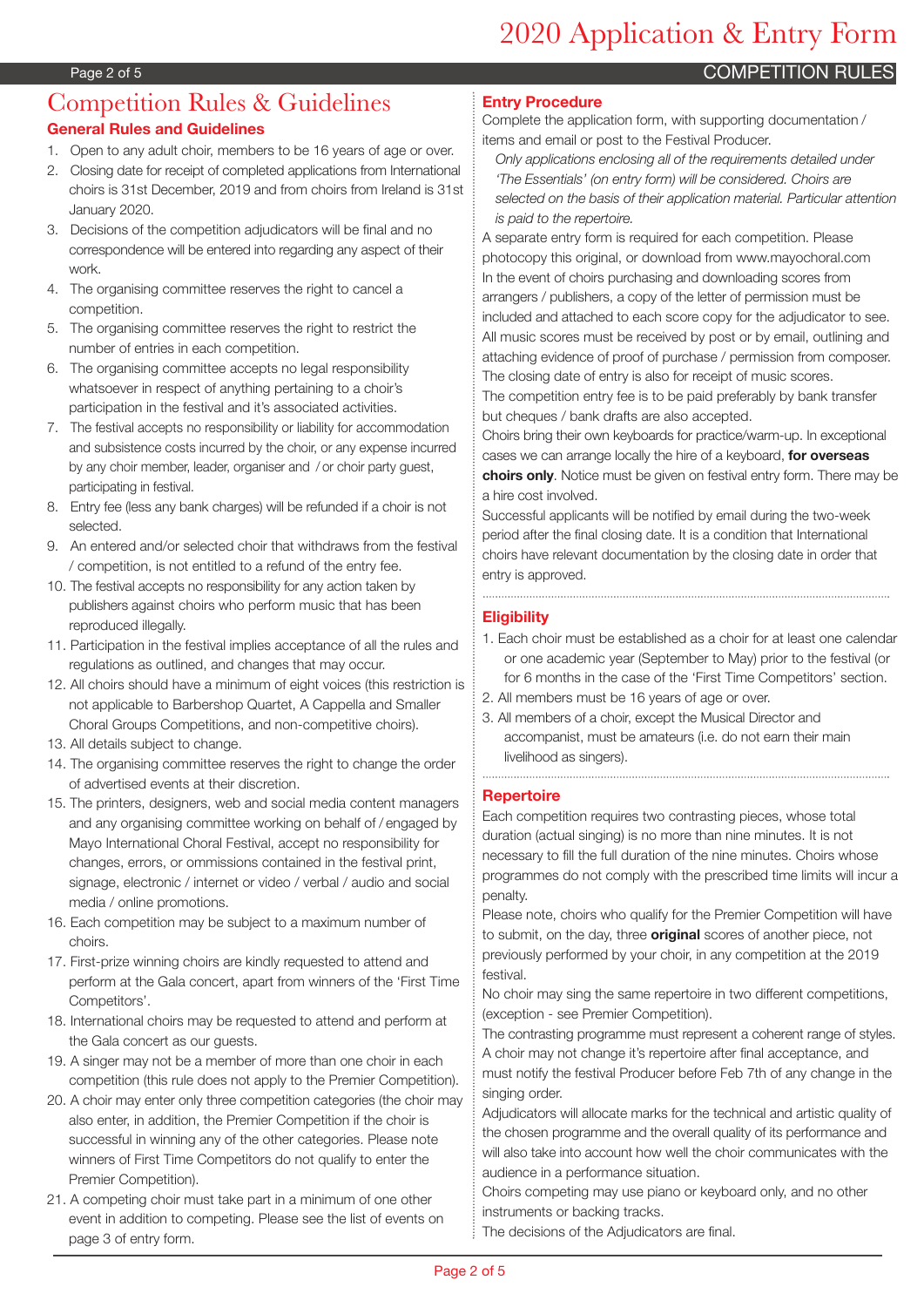## Page 3 of 5 COMPETITION RULES

# Competition Rules & Guidelines Contd.

### **Travel, Accommodation and Subsistence**

### General:

The festival does not contribute to a choir's travel, accommodation or subsistence costs. Participating choirs and guests are responsible for payment of same. The festival is not responsible for any booking issues or otherwise that arise, at any time. Nor is the festival committee, or representatives acting on committee authority, responsible for any issues arising from the hire / engaging of services / suppliers recommended by the committee or representatives of same.

#### Accommodation:

Participating hotels and accommodation providers are offering special rates for festival choirs. Please mention that you are part of the festival when enquiring / booking accommodation. Early booking strongly advised. It is recommended that choirs allow a few days to travel around the County and also perform at various locations like Knock Basilica, Ashford Castle and historic Ballintubber Abbey, and also to participate in Festival Concerts during the week in the Mayo towns. Please note however, we strongly advise that rates may increase the closer it gets to the festival dates so our advise is to book early.

#### Transport:

There is limited public transport in Mayo. Once our programme is announced in early March, or schedule announced, choirs are strongly advised to check in advance if they need transport during their visit. While the festival does not book, or pay for, transport, we will assist with providing information about reputable coach and taxi providers with reasonable rates. Depending on a choir's accommodation and venue locations, transport may be necessary for travel to evening concerts (various towns), and/or to and between competition venues (all in the one town), taking into consideration the distance between each competition venue, the times of performances, and the unpredictable weather at this time of year.

#### Accompanist

The festival does not provide an accompanist for any rehearsal, competition or concert / performance. Choirs are advised that they must arrange to bring / engage their own accompanist throughout the festival.

### **Broadcasting, Recording and Photographic Rights**

All participating choirs agree that: Any performance during the festival may be photographed, broadcast live and / or recorded for subsequent reproduction and / or broadcast on radio / television / internet by the festival, without payment. Recordings, visual or audio, can be made only with the written permission of the festival committee or Producer. The festival shall be entitled to possession of any such recording and to reproduce any such recording to sell, let for hire, offer or exposure for sale or hire, distribute or otherwise dispose of in any manner as it sees fit. All broadcasting and photographic rights to any performance at the festival shall belong to the festival which will be free to dispose of or utilise them as it sees fit. Choir photographs and information text given by the choir to the committee, prior to the festival may be used for promotion opportunities. It is the understanding of the festival that any photographs/promotional materials containing persons under the age of 18 years, are provided with parental concent of the individuals in the photograph. By completing this entry form, each choir and choir member waives all performance fee rights, and the right to any mechanical copyright fees where the choir is recorded, and any of those tracks may be used on any subsequent CD or DVD whether promotional or for sale to the general public.

# Greening Our Festival

We are continuing our 'Greening Our Festival' initiative and as well as choirs each contributing €5 as part of their entry fee, we will be changing some of our practices and giving helpful advise in order to reduce the festival's carbon footprint!

Thank you for thinking of our planet and being part of this initiative.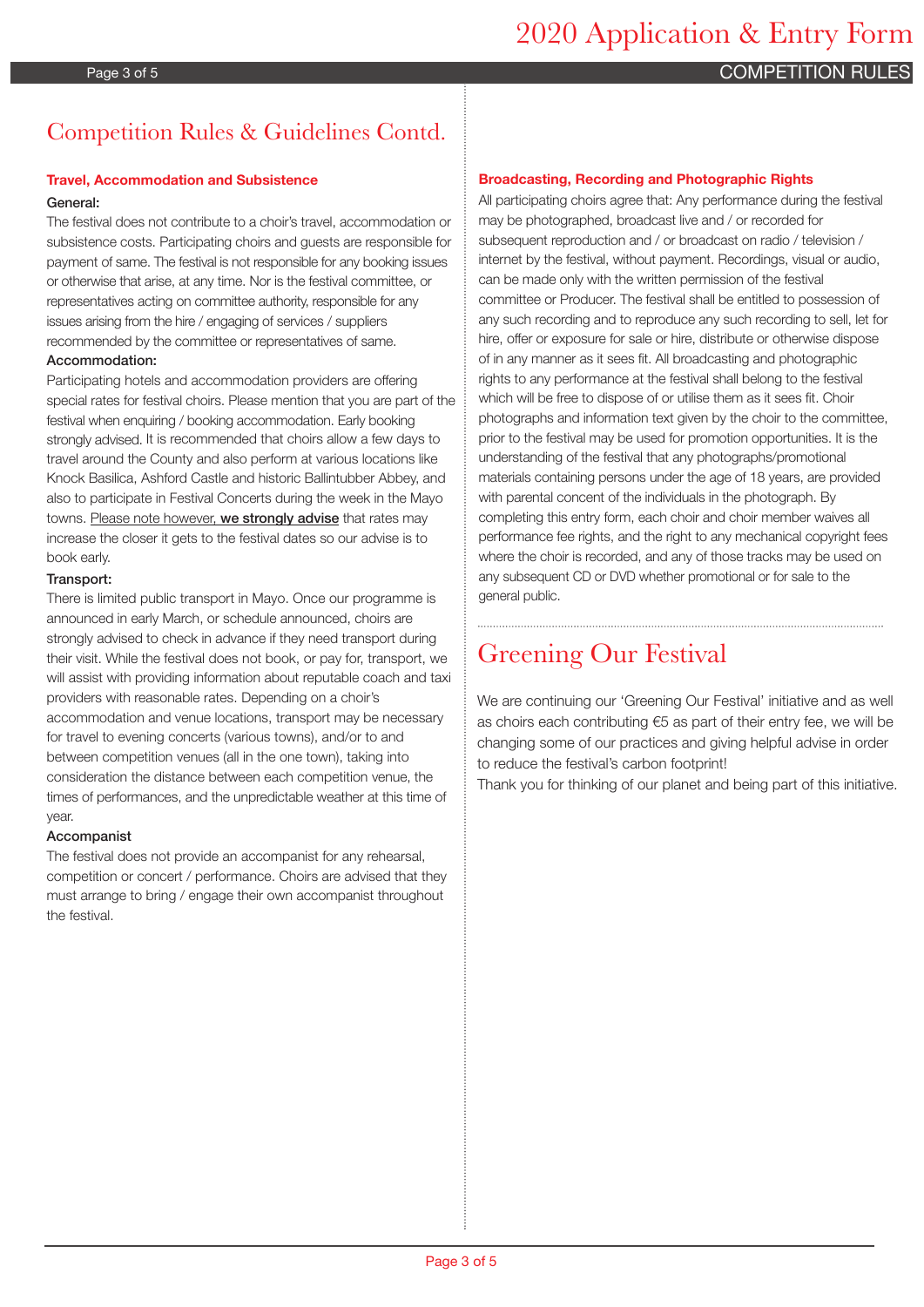# Please complete and return only this page for each competition  $\ 2019$   ${\rm Application}$  &  ${\rm Entry}$   ${\rm Form}$

| Page 4 of 5                                                                                                                       | FOR COMPETING CHOIRS                                                                                                                                                                                                                |
|-----------------------------------------------------------------------------------------------------------------------------------|-------------------------------------------------------------------------------------------------------------------------------------------------------------------------------------------------------------------------------------|
| <b>Choir Contact Details</b>                                                                                                      | <b>Repertoire &amp; Competition Choice Details</b>                                                                                                                                                                                  |
| <b>CHOIR NAME</b>                                                                                                                 | Please note: A SEPARATE APPLICATION FORM NEEDED FOR                                                                                                                                                                                 |
| CONDUCTOR (Mr. / Ms / Mrs.)                                                                                                       | EACH COMPETITION ENTRY. You can photocopy this page or                                                                                                                                                                              |
|                                                                                                                                   | download from: www.mayochoral.com, for each additional competitio                                                                                                                                                                   |
| CORRESPONDENT'S NAME (Mr. / Ms / Mrs.)                                                                                            | A choir may enter up to three competition categories PLUS the                                                                                                                                                                       |
|                                                                                                                                   | Premier Competition if your choir wins any one of the categories<br>(except 'First Time Competitors').                                                                                                                              |
| <b>ADDRESS</b>                                                                                                                    | This is our repertoire for -                                                                                                                                                                                                        |
|                                                                                                                                   |                                                                                                                                                                                                                                     |
|                                                                                                                                   | The order of performance cannot be changed after this entry.                                                                                                                                                                        |
|                                                                                                                                   | i) TITLE                                                                                                                                                                                                                            |
| TEL:<br>(include international codes)                                                                                             | COMPOSER / ARRANGER:                                                                                                                                                                                                                |
| E-MAIL                                                                                                                            |                                                                                                                                                                                                                                     |
| CHOIR WEBSITE                                                                                                                     |                                                                                                                                                                                                                                     |
| NUMBER OF CHOIR MEMBERS (including conductor)                                                                                     | <b>PUBLISHER:</b>                                                                                                                                                                                                                   |
| Male:  Female:  Total:                                                                                                            |                                                                                                                                                                                                                                     |
| Number of Additional Travelling Guests                                                                                            |                                                                                                                                                                                                                                     |
| Requirements needed for members with Yes $\bigcap$ , No $\bigcap$                                                                 |                                                                                                                                                                                                                                     |
| reduced mobility? Please forward details with entry form.                                                                         | <b>DURATION</b>                                                                                                                                                                                                                     |
| Events: please confirm by ticking yes or no:                                                                                      | ii) TITLE                                                                                                                                                                                                                           |
| Competing choirs must participate in a minimum of one of                                                                          | COMPOSER / ARRANGER:                                                                                                                                                                                                                |
| the following events, in addition to competing.<br>Do you wish to participate in a concert (with other choirs)                    |                                                                                                                                                                                                                                     |
| on Thursday evening?<br>Yes $\bigcap$ , No $\bigcap$                                                                              |                                                                                                                                                                                                                                     |
| Yes $O$ , No $O$<br>a concert on Friday evening?                                                                                  |                                                                                                                                                                                                                                     |
| Yes $O$ , No $O$<br>a concert on Sunday evening?                                                                                  | PUBLISHER:                                                                                                                                                                                                                          |
| For Thurs, Fri and/or Sun concert please provide a 20-minute duration                                                             |                                                                                                                                                                                                                                     |
| list of songs, song names and song composers' names before Feb 7th.                                                               |                                                                                                                                                                                                                                     |
| Do you wish to participate in part of a<br>Yes $\bigcap$ , No $\bigcap$<br>morning church mass / service on Sunday?               |                                                                                                                                                                                                                                     |
| Are you open to giving a short<br>Yes $O$ , No $O$                                                                                | This third piece is necessary if your choir qualifies for participation in the                                                                                                                                                      |
| performance at a hospital or care centre?                                                                                         | Premier Competition (only first-prize winning choirs from each<br>competition are eligible for entry into the Premier Competition).                                                                                                 |
| Are you open to giving a short performance to senior<br>Yes $O$ , No $O$<br>citizens, close to your accommodation?                | iii) TITLE <b>The Fig. 1</b> The Time of the Time of the Time of the Time of the Time of the Time of the Time of the Time of the Time of the Time of the Time of the Time of the Time of the Time of the Time of the Time of the Ti |
| Are you open to giving a short open-air street performance                                                                        |                                                                                                                                                                                                                                     |
| Yes $O$ , No $O$<br>close to your accommodation or venue?                                                                         | COMPOSER / ARRANGER:                                                                                                                                                                                                                |
| Are you open to giving a short performance in an Irish Pub,                                                                       |                                                                                                                                                                                                                                     |
| Yes $O$ , No $O$<br>close to your accommodation or venue?                                                                         |                                                                                                                                                                                                                                     |
| Are you open to giving a short open-air performance at<br>Yes $O$ , No $O$<br>Mayo Memorial Peace Park, Castlebar?                | <b>PUBLISHER:</b>                                                                                                                                                                                                                   |
| www.mayopeacepark.com                                                                                                             |                                                                                                                                                                                                                                     |
| Are you open to giving a short performance in a primary                                                                           |                                                                                                                                                                                                                                     |
| school, close to your accommodation?<br>Yes $O$ , No $O$                                                                          |                                                                                                                                                                                                                                     |
| Other required details - please tick yes or no                                                                                    |                                                                                                                                                                                                                                     |
| Do any of your group wish to participate in any choral workshop /<br>Yes $O$ , No $O$<br>demonstrations? Details available later. | All details, including rules and regulations subject to change.                                                                                                                                                                     |
| Do you need a keyboard for rehearsals?<br>Yes $O$ , No $O$                                                                        | Where did you hear about the festival? Syllabus $O$ Email notice (                                                                                                                                                                  |
| Available for International Choirs only. A hire fee may apply                                                                     | Ezine $O$ Facebook $O$ Twitter $O$ Print advert $O$<br>Signage (                                                                                                                                                                    |
| Month<br>Date                                                                                                                     | Display at other choral festival / event $O$ Word of mouth $O$                                                                                                                                                                      |
| Our choir will arrive in Mayo on<br>2020                                                                                          | Radio $\bigcirc$ Newspaper $\bigcirc$ Choir's Musical Director/Conductor $\bigcirc$<br>Choir attended previously $O$ Google / festival website $O$                                                                                  |
| 2020<br>Our choir will depart Mayo on                                                                                             |                                                                                                                                                                                                                                     |
| Our choir will travel to Ireland / Mayo by:                                                                                       |                                                                                                                                                                                                                                     |
| Ferry $O$ Air $O$ Train $O$<br>Car()                                                                                              | I wish to enter the above choir into the Festival in accordance with<br>the competition rules to perform the repertoire listed on this page.                                                                                        |
|                                                                                                                                   | I have read and understand the Competition Rules and Guidelines.                                                                                                                                                                    |
| Fee Payment Details: Total fee?: €                                                                                                |                                                                                                                                                                                                                                     |
| Paid by: Bank Transfer: $O$ , Cheque: $O$ , Draft: $O$ .                                                                          |                                                                                                                                                                                                                                     |
| Date of Payment: _______________                                                                                                  | Please complete and return only this page for each competition                                                                                                                                                                      |

| FOR COMPETING CHOIRS                                                                                                                                                                                                  |
|-----------------------------------------------------------------------------------------------------------------------------------------------------------------------------------------------------------------------|
| <b>Repertoire &amp; Competition Choice Details</b>                                                                                                                                                                    |
| Please note: A SEPARATE APPLICATION FORM NEEDED FOR                                                                                                                                                                   |
| EACH COMPETITION ENTRY. You can photocopy this page or                                                                                                                                                                |
| download from: www.mayochoral.com, for each additional competition.<br>A choir may enter up to three competition categories PLUS the                                                                                  |
| Premier Competition if your choir wins any one of the categories                                                                                                                                                      |
| (except 'First Time Competitors').                                                                                                                                                                                    |
| This is our repertoire for -                                                                                                                                                                                          |
| Competition Title:<br>The order of performance cannot be changed after this entry.                                                                                                                                    |
| i) TITLE                                                                                                                                                                                                              |
| COMPOSER / ARRANGER:                                                                                                                                                                                                  |
|                                                                                                                                                                                                                       |
|                                                                                                                                                                                                                       |
| <b>PUBLISHER:</b>                                                                                                                                                                                                     |
|                                                                                                                                                                                                                       |
|                                                                                                                                                                                                                       |
|                                                                                                                                                                                                                       |
| $DI$ JRATION                                                                                                                                                                                                          |
| ii) TITLE                                                                                                                                                                                                             |
| COMPOSER / ARRANGER:                                                                                                                                                                                                  |
|                                                                                                                                                                                                                       |
|                                                                                                                                                                                                                       |
| PUBLISHER:                                                                                                                                                                                                            |
|                                                                                                                                                                                                                       |
|                                                                                                                                                                                                                       |
|                                                                                                                                                                                                                       |
| $DI$ JRATION                                                                                                                                                                                                          |
| This third piece is necessary if your choir qualifies for participation in the<br>Premier Competition (only first-prize winning choirs from each<br>competition are eligible for entry into the Premier Competition). |
| iii) TITLE                                                                                                                                                                                                            |
| COMPOSER / ARRANGER:                                                                                                                                                                                                  |
|                                                                                                                                                                                                                       |
|                                                                                                                                                                                                                       |
|                                                                                                                                                                                                                       |
| <b>PUBLISHER:</b>                                                                                                                                                                                                     |
|                                                                                                                                                                                                                       |
|                                                                                                                                                                                                                       |
| DURATION.                                                                                                                                                                                                             |
| All details, including rules and regulations subject to change.                                                                                                                                                       |
| Where did you hear about the festival? Syllabus $O$ Email notice $O$                                                                                                                                                  |
| Ezine $O$ Facebook $O$ Twitter $O$ Print advert $O$ Signage $O$                                                                                                                                                       |
| Display at other choral festival / event $O$ Word of mouth $O$                                                                                                                                                        |
| Radio $\bigcirc$ Newspaper $\bigcirc$ Choir's Musical Director/Conductor $\bigcirc$                                                                                                                                   |
| Choir attended previously $O$ Google / festival website $O$                                                                                                                                                           |
| Other (please specify)                                                                                                                                                                                                |
| I wish to enter the above choir into the Festival in accordance with<br>the competition rules to perform the repertoire listed on this page.<br>I have read and understand the Competition Rules and Guidelines.      |
|                                                                                                                                                                                                                       |